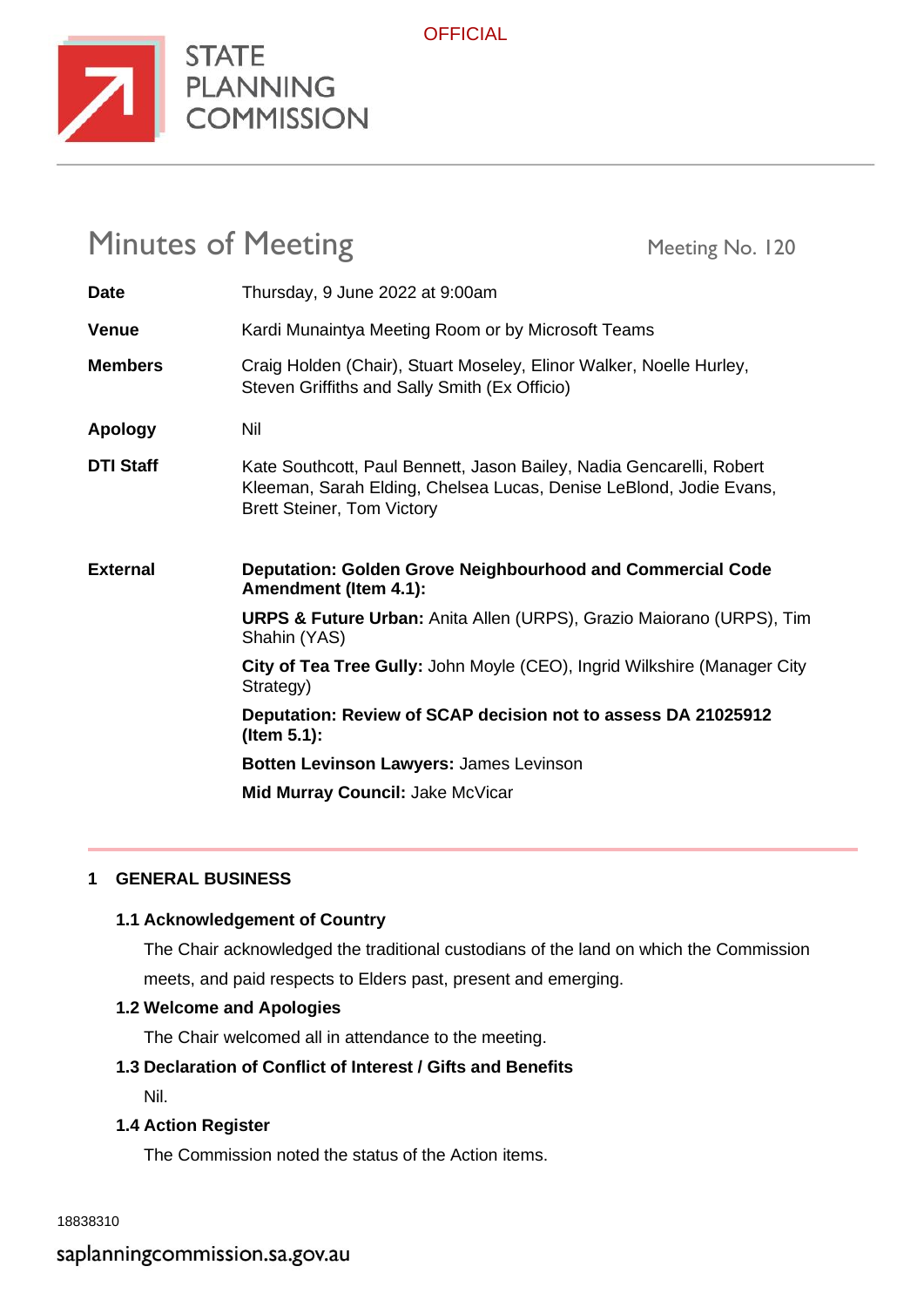# **OFFICIAL**

#### **1.5 Chair's Report**

The Commission resolved to:

- 1) Approve the designation of this item as Not Confidential (Release Immediately).
- 2) Note the Chair's report as read.

# **1.6 Member Updates**

This Item was considered in confidence and is included in the SPC Confidential Minutes of 9 June 2022.

#### **1.7 SPC Confidential Minutes for Adoption – 12 May 2022**

The Commission formally adopted the SPC Confidential Minutes of the 26 May 2022 meeting.

#### **1.8 SCAP Confidential Minutes and Minutes for Noting – 25 May 2022**

The Commission notes the SCAP Confidential Minutes and Minutes for Noting of the 25 May 2022 meeting.

#### **1.9 Code Amendments Initiation Advice**

The Commission noted the Code Amendments Initiation Advice.

#### **2 CORRESPONDENCE**

#### **2.1 Update on Implementation Review Project (Minister for Planning)**

The Commission noted the correspondence.

#### **2.2 Letter to the Minister for Planning dated 29 May 2022 (Community Alliance SA)**

The Commission noted the correspondence.

# **2.3 Concerns regarding loss of tree canopy in Oakden (Community Alliance SA)**

The Commission noted the correspondence.

# **3 ADDITIONAL RESOURCES**

# **3.1 Conservation Council of SA Tree Campaign Update and LGA SA Update from April 2022 Ordinary General Meeting (Community Alliance SA)**

The Commission noted the additional resources.

# **3.2 Legislative Review Committee Petition No 2 of 2020 – Planning Reform Update (Climate Action Working Group)**

The Commission noted the additional resources.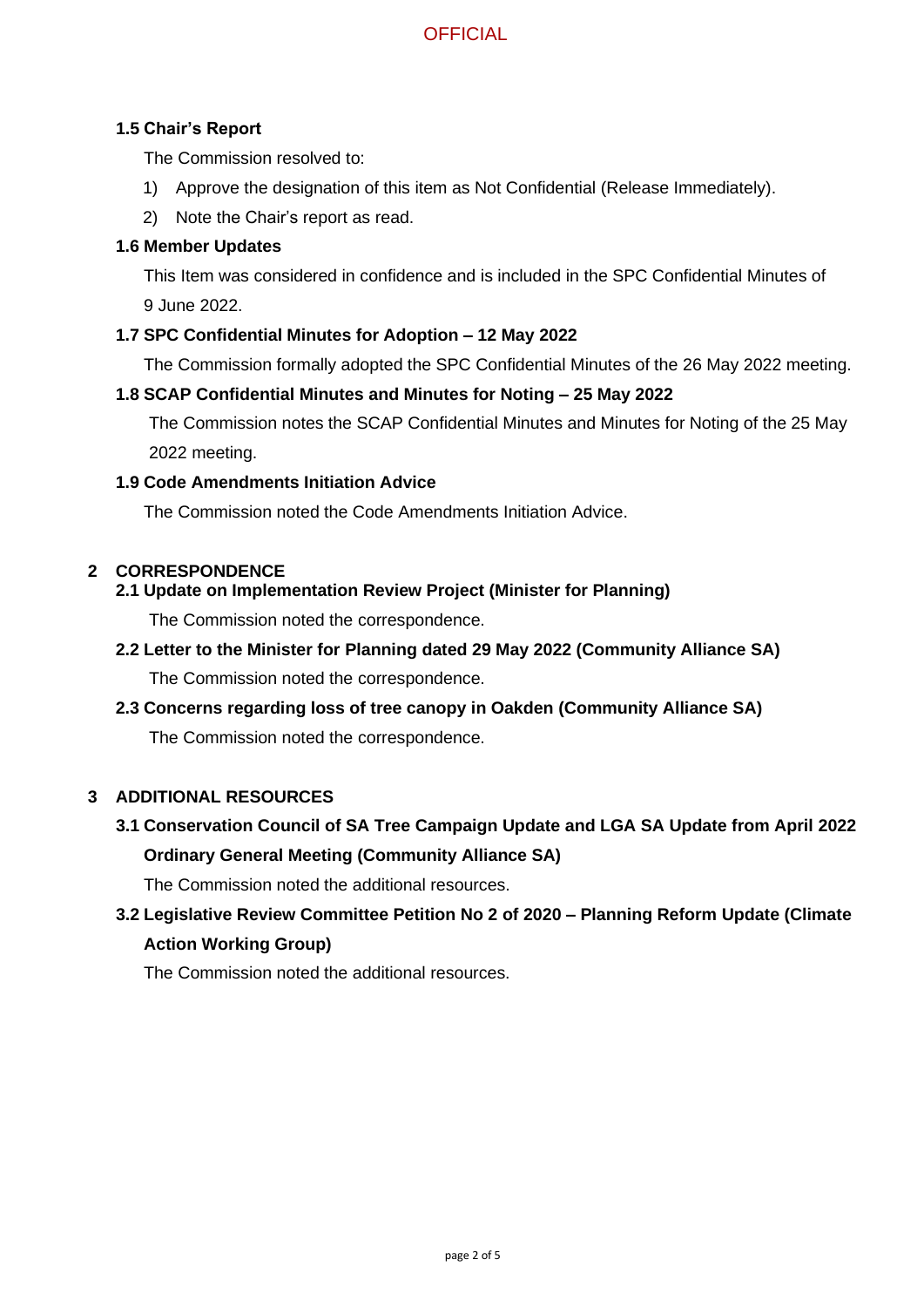# **4 MATTERS FOR ADVICE TO MINISTER**

# **4.1 Proposal to Initiate the Golden Grove Neighbourhood and Commercial Code**

# **Amendment**

This Item was considered in confidence and is included in the SPC Confidential Minutes of 9 June 2022.

#### **4.2 Proposal to Initiate the Glandore Character Area Protection Code Amendment**

This Item was considered in confidence and is included in the SPC Confidential Minutes of 9 June 2022.

# **4.3 Proposal to Initiate the Old Sturt Highway, Nuriootpa Code Amendment**

This Item was considered in confidence and is included in the SPC Confidential Minutes of 9 June 2022.

# **5 MATTERS FOR DECISION**

# **5.1 Review of SCAP decision not to assess Development Application 21025912**

Robert Kleeman and Sarah Elding addressed the Commission.

The Commission resolved to:

- 1) Approve the designation of this item as Not Confidential (Release Immediately).
- 2) Note Development Application (DA) 21025912 by Mr Peter Booth (the Applicant), C/- Botten Levinson Lawyers, for the development of a detached pile dwelling on Piece 5 at Lot 5 Hunter Road, Nildottie (**Attachment 1**).
- 3) Note the Decision Review Request from the Applicant to the State Planning Commission (**Attachment 3**).
- 4) Affirm the decision of the State Commission Assessment Panel (SCAP) to refuse to proceed to assess DA 21025912.
- 5) Authorise the Chair of the Commission to sign the letter to the Applicant advising him of the decision of the Commission not to proceed to assess DA 21025912 (**Attachment 6**).
- 6) Authorise the Chair of the Commission to sign the letter to the Presiding Member of SCAP advising of the Commission's decision to not to proceed to assess DA 21025912 (**Attachment 7**).

# **5.2 Open Space and Trees Project (Part 1)**

This Item was considered in confidence and is included in the SPC Confidential Minutes of 9 June 2022.

**5.3 Building Fire Safety Committee – Amendment to Membership and Terms of Reference** This Item was considered in confidence and is included in the SPC Confidential Minutes of 9 June 2022.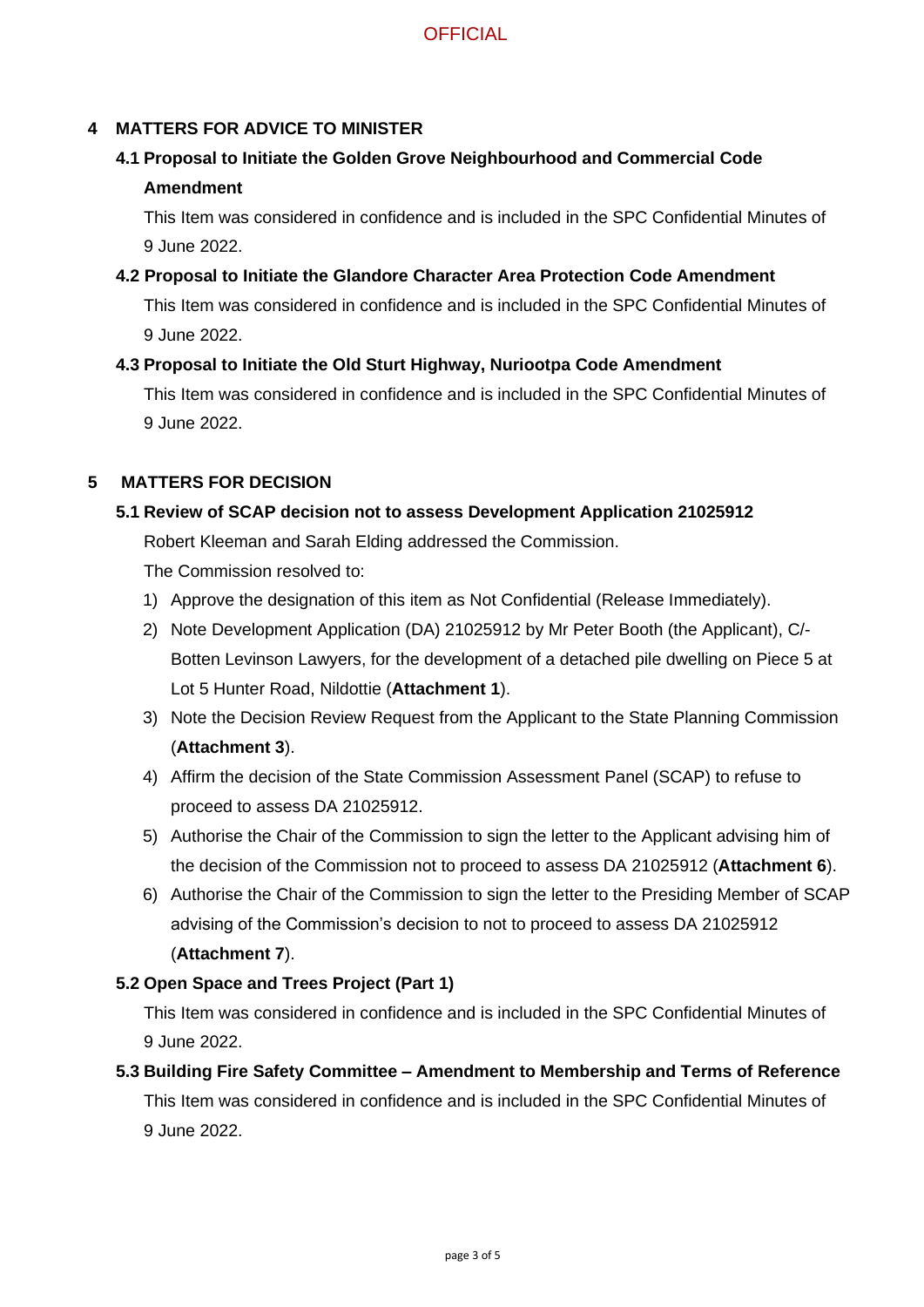# **OFFICIAL**

#### **5.4 Country Plans Scope – for Approval**

Paul Bennett, Brett Steiner and Tom Victory addressed the Commission.

The Commission resolved to:

- 1) Approve the designation of this item as Not Confidential (Release Immediately).
- 2) Approve the scope of investigations, key work activities and timeline for the six Country Regional Plans as summarised in this report and outlined in further detail in **Attachments 1** and **2**.

#### **5.5 Engagement Approach for Regional Plans**

Paul Bennett, Brett Steiner and Tom Victory addressed the Commission.

The Commission resolved to:

- 1) Approve the designation of this item as Not Confidential (Release Immediately).
- 2) Approve the adoption of the Engagement Approach for Regional Plans, which will inform the preparation of Engagement Plans for each Planning Region (**Attachments 1** and **2**).

#### **6 MATTERS FOR NOTING**

#### **6.1 Representative Buildings in the Planning and Design Code**

This Item was considered in confidence and is included in the SPC Confidential Minutes of 9 June 2022.

#### **6.2 SPC Communications and Engagement Update**

The Commission resolved to:

- 1) Approve the designation of this item as Not Confidential (Release Immediately), with the exception of Appendix A (Stakeholder Register) which is classified as Confidential (Draft Advice or Documents).
- 2) Note the Communication and Engagement update report as read*.*

# **7 ANY OTHER BUSINESS**

#### **7.1 Heritage Sub-Committee**

The Commission noted the Heritage Sub-Committee membership.

#### **7.2 Outcomes of Barossa Roundtable**

The Commission discussed the outcome of the Barossa Roundtable.